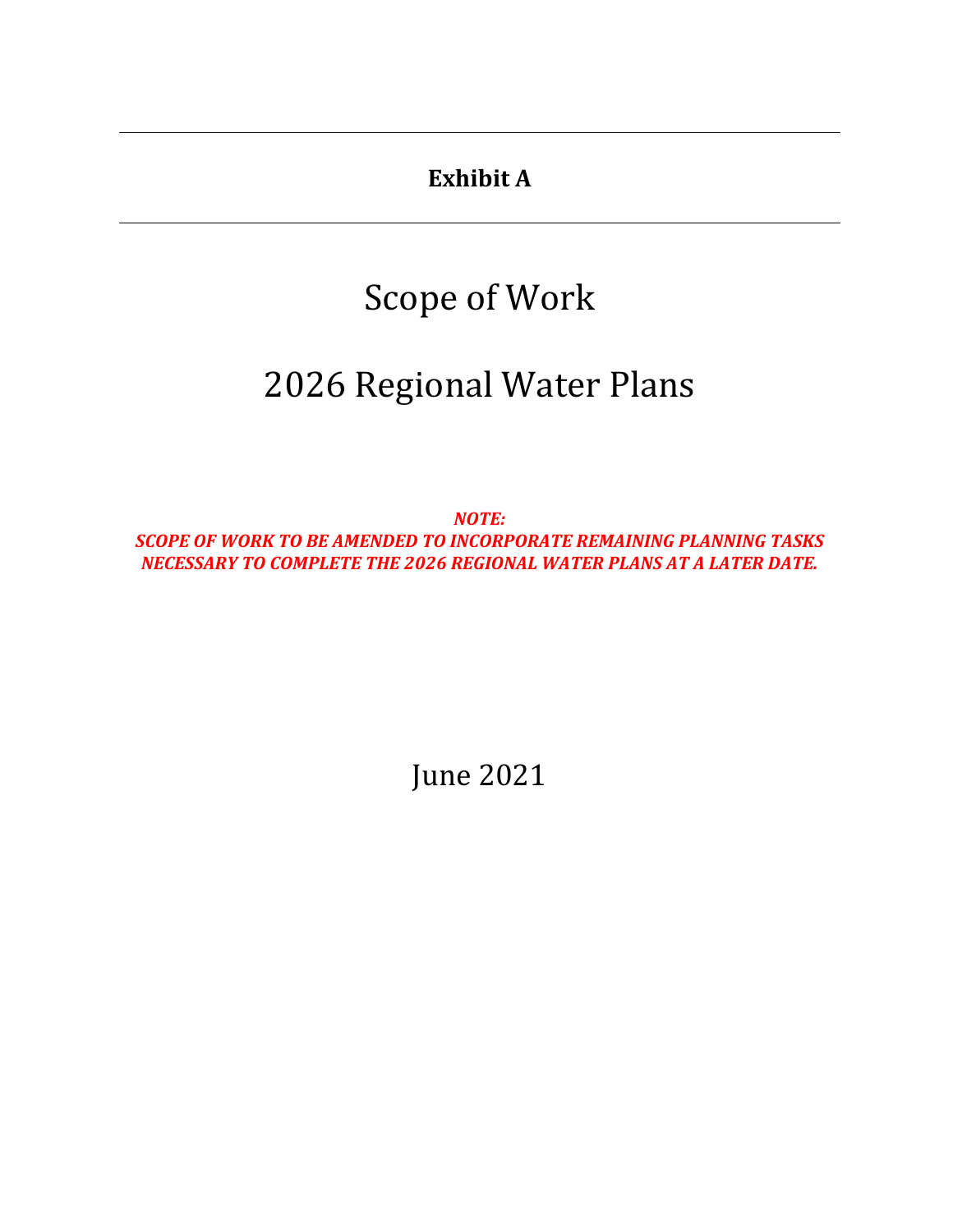*This page is left intentionally blank*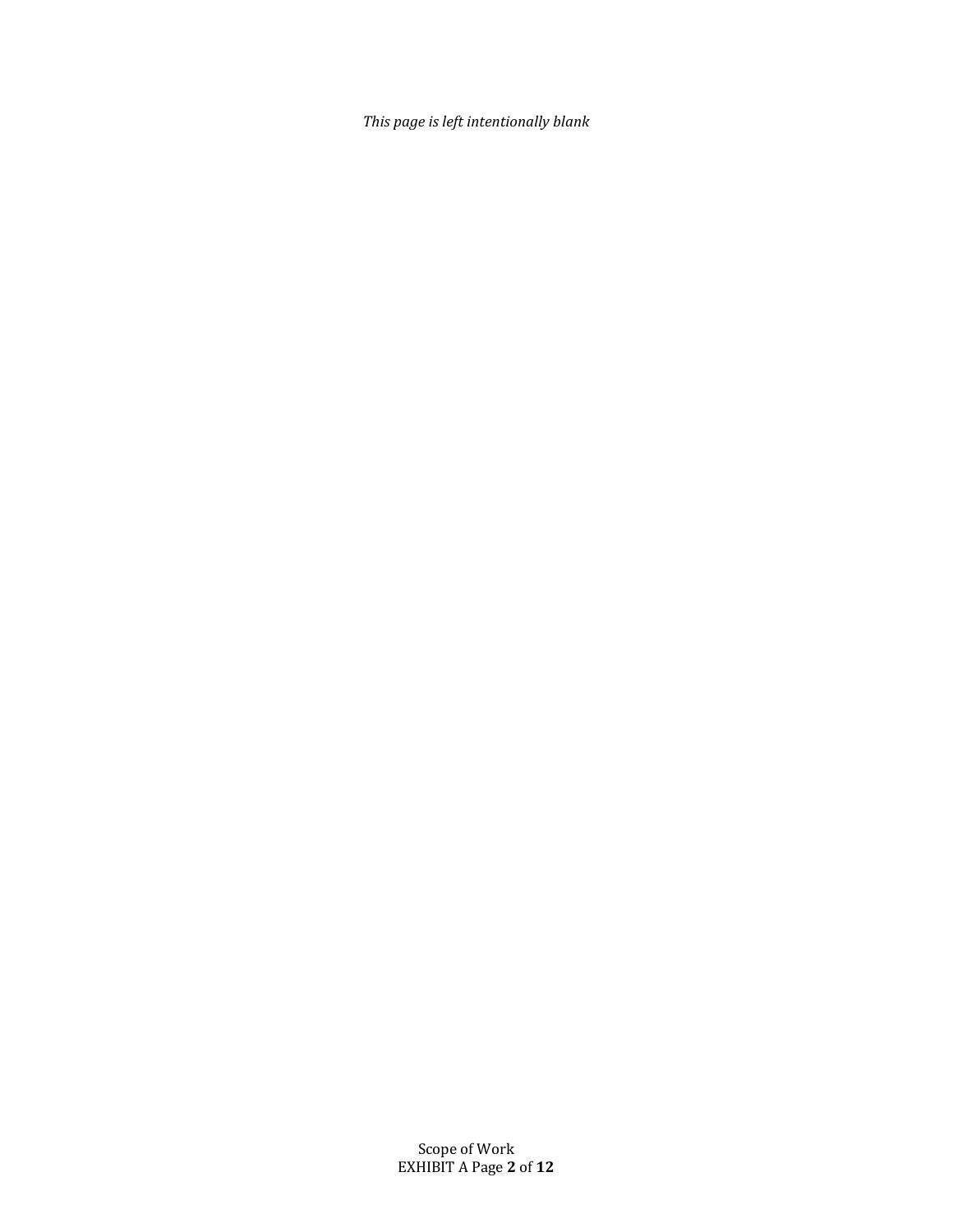## **Table of Contents[1](#page-2-0)**

| Task 8 - Recommendations Regarding Unique Stream Segments and/or Reservoir Sites and |  |
|--------------------------------------------------------------------------------------|--|
|                                                                                      |  |

<span id="page-2-0"></span><sup>1</sup> Requirements for each task are further explained in the *General Guidelines for Development of the 2026 Regional Water Plans*.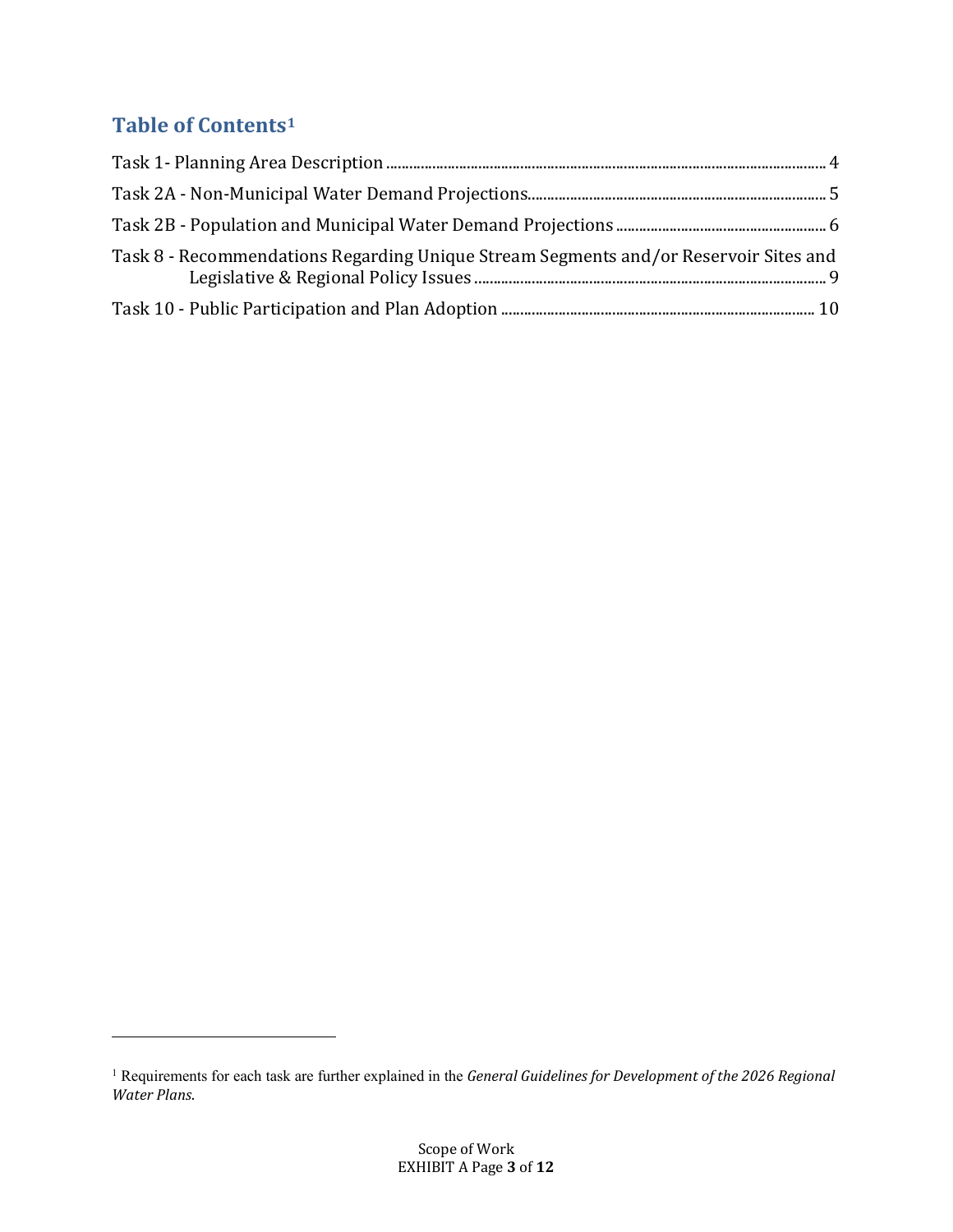## <span id="page-3-0"></span>**Task 1- Planning Area Description**

The objective of this task is to prepare a standalone chapter (in accordance with 31 Texas Administrative Code (TAC) §357.22(b)) to be included in the 2026 Regional Water Plan that describes the regional water planning area.

In addition to generally meeting all applicable rules and statute requirements governing regional and state water planning under 31 TAC Chapters 357 and 358, this portion of work must include all work necessary to meet all the requirements of 31 TAC §357.30.

#### **This Task includes, but is not limited to, performing all work in accordance with Texas Water Development Board (TWDB) rules and guidance required to:**

- 1) Designate major water providers in the regional water planning area for planning purposes.
- 2) Identify wholesale water providers in the regional water planning area for planning purposes.
- 3) Review and summarize relevant existing planning documents in the region including those that have been developed since adoption of the previous regional water plan. Documents to be summarized include those referenced under 31 TAC §357.22.
- 4) Prepare a chapter that describes the regional water planning area including the following:
	- a. social and economic aspects of a region such as information on current population, economic activity and economic sectors heavily dependent on water resources;
	- b. current water use and major water demand centers;
	- c. current groundwater, surface water, and reuse supplies including major springs that are important for water supply or protection of natural resources;
	- d. major water providers;
	- e. agricultural and natural resources;
	- f. identified water quality problems;
	- g. identified threats to agricultural and natural resources due to water quantity problems or water quality problems related to water supply;
	- h. summary of existing local and regional water plans;
	- i. the identified historic drought(s) of record within the planning area;
	- j. current preparations for drought within the regional water planning area;
	- k. information compiled by the TWDB from water loss audits performed by Retail Public Utilities pursuant to 31 TAC §358.6 (relating to Water Loss Audits); and
	- l. an identification of each threat to agricultural and natural resources and a discussion of how that threat will be addressed or affected by the water management strategy evaluated in the plan.
- 5) Disseminate the chapter document and related information to regional water planning group members for review.
- 6) Modify the chapter document based on regional water planning group, public, and/or agency comments.
- 7) Submit the chapter document to the TWDB for review and approval; and
- 8) Make all efforts required to obtain final approval of the RWP chapter by the TWDB.

**Deliverables:** A completed Chapter 1 describing the regional water planning area must be included in the Initially Prepared Plan and final 2026 Regional Water Plan.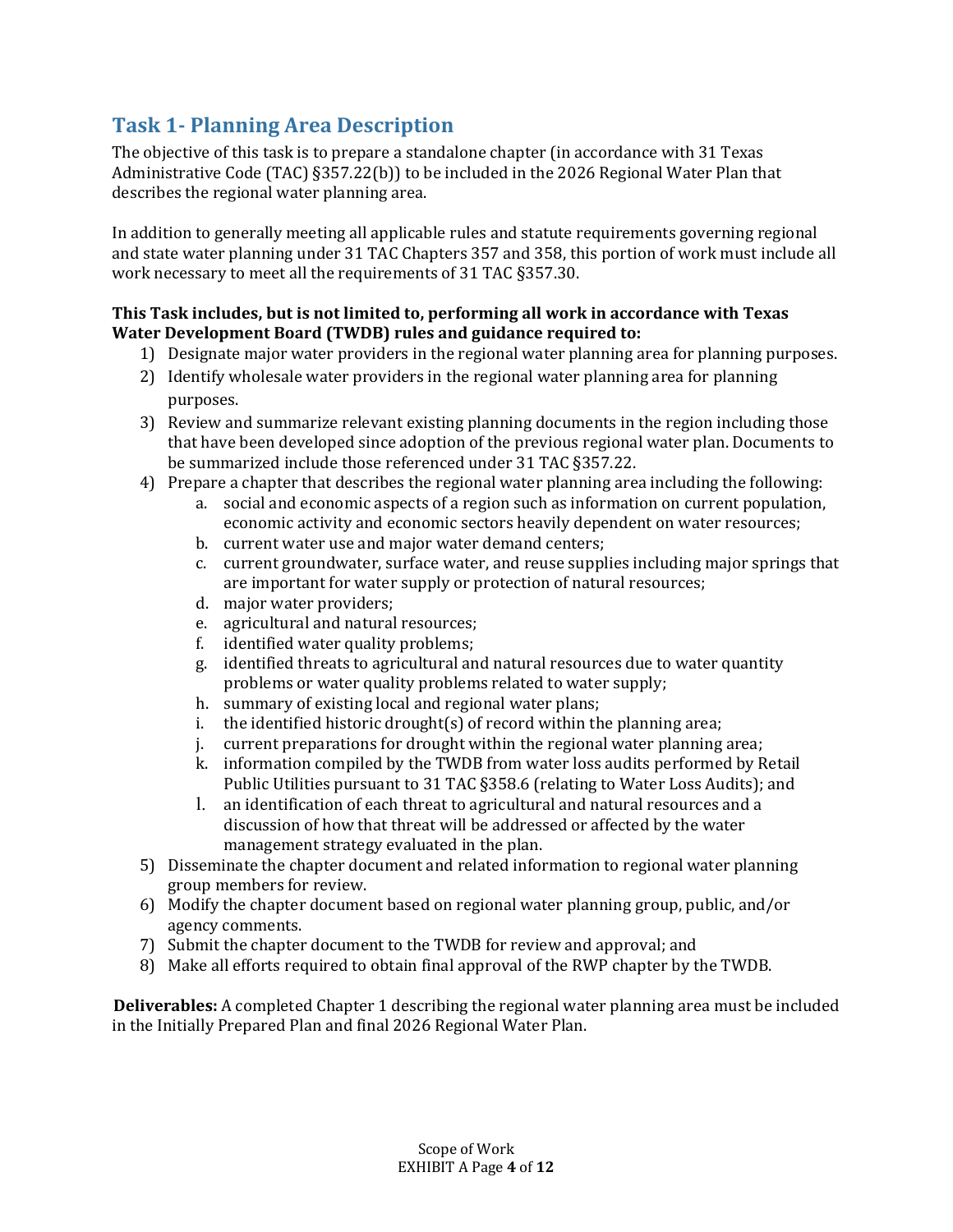### <span id="page-4-0"></span>**Task 2A - Non-Municipal Water Demand Projections**

The objective of this task is to prepare a chapter (in accordance with 31 TAC §357.22(b)) to be combined with Task 2B and included in the 2026 Regional Water Plan that describes the projected population and water demands in the regional water planning area.

In addition to generally meeting all applicable rules and statute requirements governing regional and state water planning under 31 TAC Chapters 357 and 358, this portion of work must include all work necessary to meet all the requirements of 31 TAC §357.31.

TWDB staff will develop draft non-municipal water demand projections for 2030-2080 for all water demand categories unrelated to population (e.g. mining, manufacturing, irrigation, steam-electric power, and livestock) based on the most recent TWDB historical water use estimates. The same methodologies used for the 2022 State Water Plan will be applied to the 2027 State Water Plan projections, except for mining demands. The draft mining demand projections will be prepared based on an updated methodology to be developed by the Bureau of Economic Geology through a contracted mining water use study funded by the United States Geological Survey.

TWDB staff will provide draft water demand projections for all associated non-municipal water user groups to the regional water planning groups for their review and input.

Each regional water planning group will review the draft projections and may provide input to the TWDB or request specific changes to the draft projections from TWDB along with justifications and supporting data as specified in the guidance document *General Guidelines for Development of the 2026 Regional Water Plans.* The emphasis of this effort will be on identifying appropriate revisions based on relevant changed conditions that have occurred since the development of the projections used in the 2022 State Water Plan.

If adequate justification is provided by the regional water planning group to the TWDB, draft water demand projections may be adjusted by the TWDB in consultation with the Texas Department of Agriculture, Texas Commission on Environmental Quality, and Texas Parks and Wildlife Department. Once regional water planning group input and requested changes are considered, final water demand projections will be adopted by the TWDB's governing Board (Board). The adopted projections will then be provided to each regional water planning group. Planning groups must use the Board-adopted projections when preparing their regional water plans.

TWDB will directly populate the state water planning database (DB27) with all water user grouplevel projections and make related changes to DB27 based on Board-adopted projections.

#### **This Task includes, but is not limited to, performing all work in accordance with TWDB rules and guidance required to:**

- 1) Receive and make publicly available the draft non-municipal water demand projections provided by the TWDB.
- 2) Evaluate draft non-municipal water demand projections provided by the TWDB.
- 3) Review comments received from local entities and the public for compliance with TWDB requirements.
- 4) Prepare detailed feedback on draft non-municipal water demand projections, as necessary, including justification and documentation supporting requested changes from the regional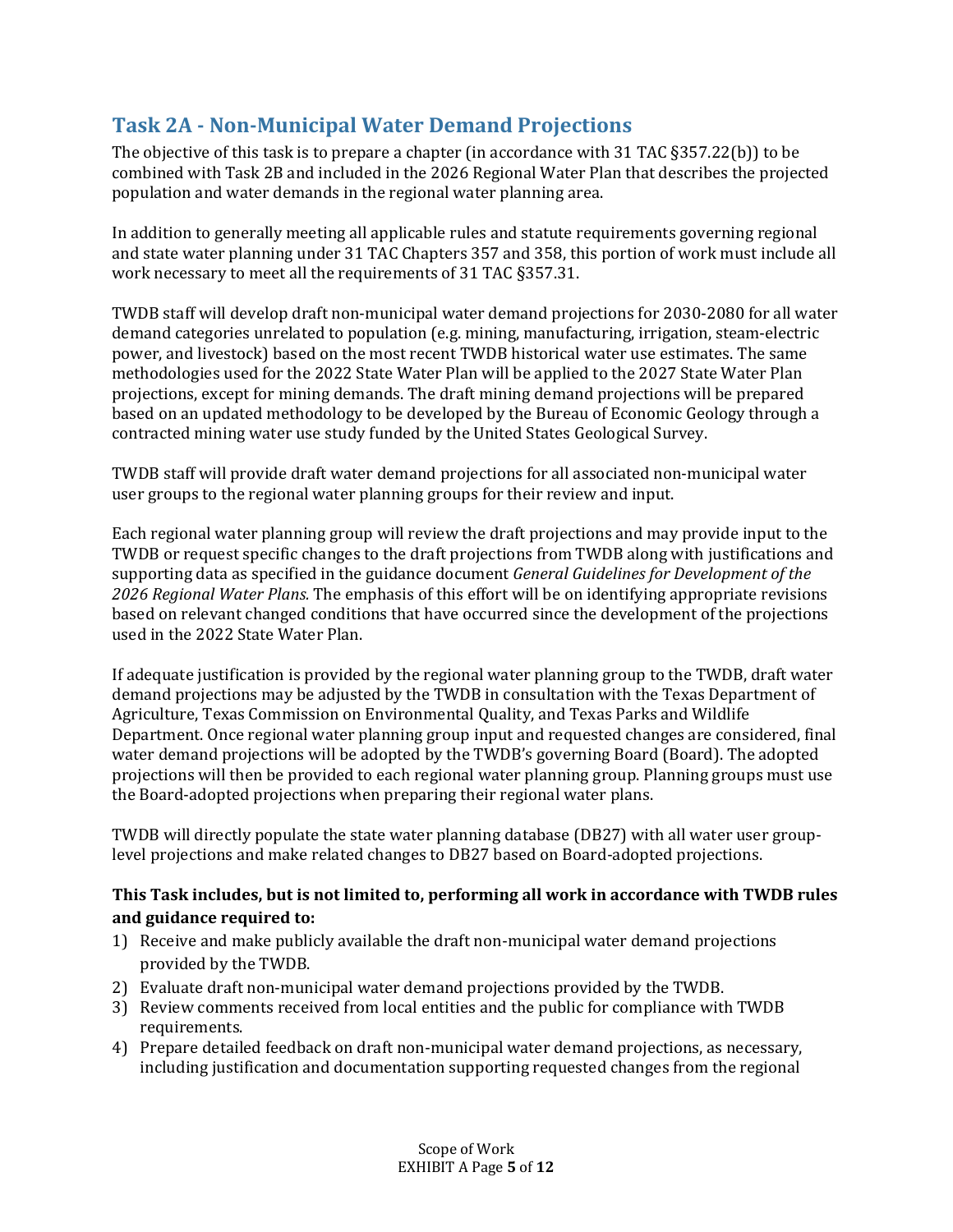water planning group and/or local entities with a focus on relevant changed conditions that have occurred since the development of the projections used in the 2022 State Water Plan.

- 5) Submit numerical requests for revisions of draft non-municipal water demand projections in an electronic tabular template provided by the TWDB along with required documentation and justification of requested revisions from the regional water planning group, based on, for example, requests received from local entities, in accordance with the contract guidance document *General Guidelines for Development of the 2026 Regional Water Plans.*
- 6) Communicate and/or meet with TWDB staff and/or local entities requesting revisions, as necessary.
- 7) Assist the TWDB, as necessary, in resolving final allocations of water demands to water user groups to conform with any control totals defined by the TWDB, for example, by county and/or region.
- 8) Prepare non-municipal water demand projection summaries for water user groups using final, Board-adopted projections to be provided by the TWDB, as necessary. Any regional water planning group-created data tables should match the appropriate final data as reported by DB27.
- 9) Modify any associated non-municipal water demand projections for major water providers, as necessary based on final, Board-adopted water user group water demand projections.
- 10)Review the TWDB *Water Demand* report(s) from DB27 and incorporate this planning database report(s), unmodified, into any technical memorandum, initially prepared plan, and final regional water plan.
- 11)Update wholesale water provider contractual obligations to supply water to other entities and report this information along with projected demands, including within DB27 and within any planning memorandums or reports, as appropriate.
- 12)Review aggregated water demand projections for major water providers provided by the TWDB. This will include retail demand data if the major water provider is a water user group, and contract demand data based on data entered by the planning group into DB27 if the major water provider is a wholesale water provider.
- 13) Summarize and present projected water demands for major water providers by category of use for each planning decade and incorporate this table into any technical memorandum, initially prepared plan, and final regional water plan.
- 14)Disseminate the chapter document and related information to regional water planning group members for review.
- 15) Modify the chapter document based on regional water planning group, public, and/or agency comments.
- 16) Submit the chapter document to the TWDB for review and approval; and
- 17) Make all efforts required to obtain final approval of the regional water plan chapter by the TWDB.

**Deliverables:** A completed Chapter 2 (including work from both Tasks 2A and 2B) presenting the projected population and water demands must be included in the Initially Prepared Plan and final 2026 Regional Water Plan.

## <span id="page-5-0"></span>**Task 2B - Population and Municipal Water Demand Projections**

The objective of this task is to prepare a chapter (in accordance with 31 TAC §357.22(b)) to be combined with Task 2A and included in the 2026 Regional Water Plan that describes the projected population and water demands in the regional water planning area.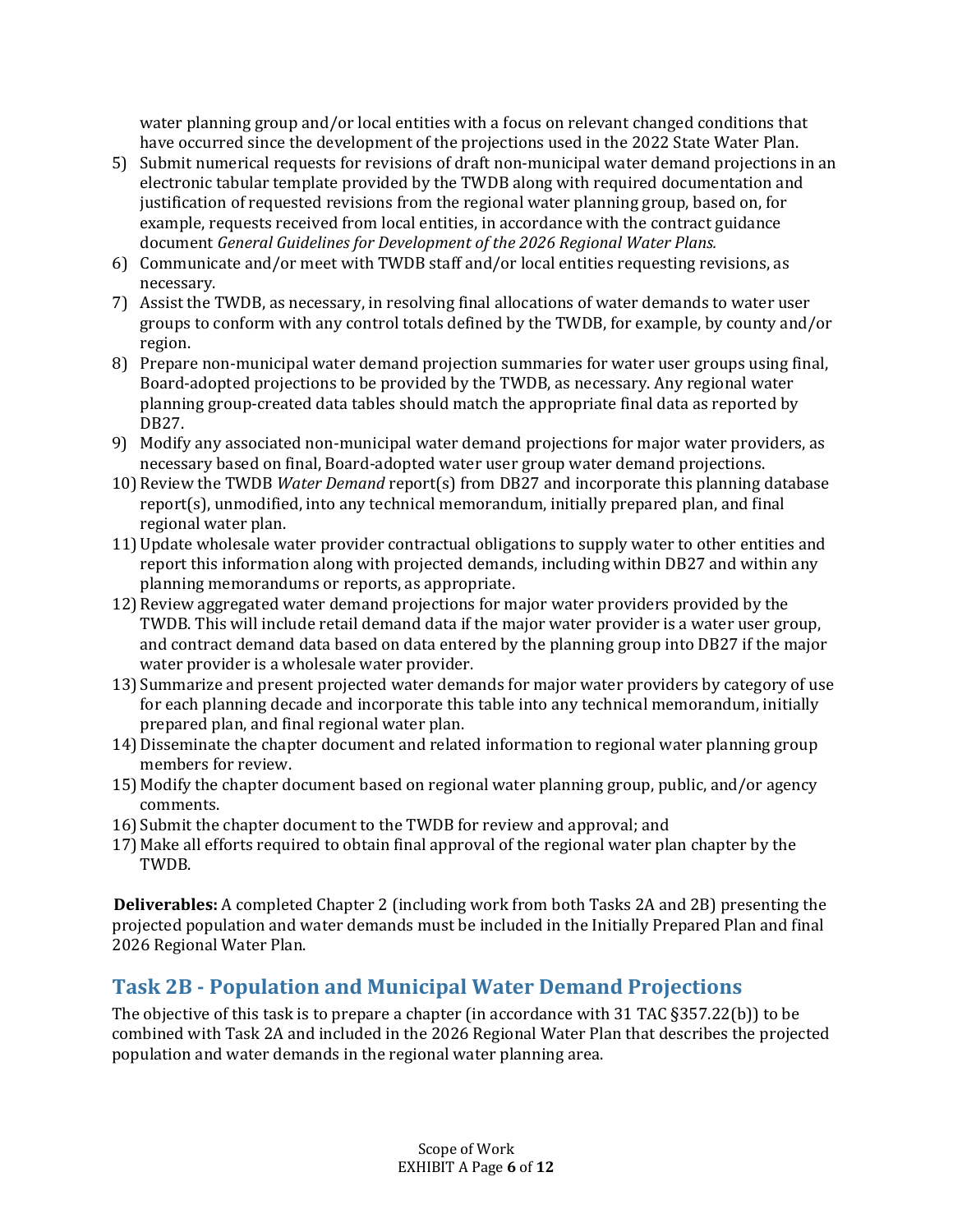In addition to generally meeting all applicable rules and statute requirements governing regional and state water planning under 31 TAC Chapters 357 and 358, this portion of work must include all work necessary to meet all the requirements of 31 TAC §357.31.

TWDB staff will prepare a new municipal water user group entity list including collective reporting units for each regional water planning group based on the water user group criteria under 31 TAC §357.10(43) with associated historical population and water use estimates and Gallons Per Capita Daily (GPCD) and provide them to regional water planning groups for their review and input.

Regional water planning groups will then review the draft municipal water user group list and historical population and water use and provide input to the TWDB or request specific changes to the water user group list including water systems included in collective reporting unit list and changes/corrections to historical population, water use estimates, or GPCDs.

Once the municipal water user group list is finalized TWDB staff will develop draft population and associated municipal water demand projections for 2030-2080 for all municipal water user groups using data based on the 2020 decennial Census, updated county-level population projections from the Texas Demographic Center, and historical population and water use estimates and growth.

TWDB staff will provide draft population projections and associated water demand projections for all municipal water user groups based on utility service boundaries to regional water planning groups for their review and input. If adequate justification is provided by the regional water planning groups to the TWDB, draft population and/or municipal water demand projections may be adjusted by the TWDB in consultation with Texas Department of Agriculture, Texas Commission on Environmental Quality, and Texas Parks and Wildlife Department. Once planning group input and requested changes are considered, final population and associated municipal water demand projections will be adopted by the Board. The adopted projections, based on utility service areas, will be provided to regional water planning groups. Regional water planning groups must use the Board-adopted projections when preparing their regional water plans.

TWDB will directly populate DB27 with all water user group-level projections and make related changes to DB27 if revisions are made.

#### **This Task includes, but is not limited to, performing all work in accordance with TWDB rules and guidance required to:**

- 1) Receive and review a draft municipal water user group entity list and detailed public water system list within each collective reporting unit provided by the TWDB and submit identified corrections to water user group-water systems relations or water user group names to the TWDB. Once finalized, the municipal water user group entity list will be populated into DB27.
- 2) Receive and review historical population and water use estimates and GPCDs provided by the TWDB and submit identified corrections to the TWDB.
- 3) Receive and make publicly available the draft population and associated municipal water demand projections provided by the TWDB that are based on utility service areas.
- 4) Evaluate draft population, GPCDs, Plumbing Code Savings (PC Savings) and associated municipal water demand projections provided by the TWDB.
- 5) Review and summarize comments received from local entities and the public for compliance with TWDB requirements.
- 6) Provide detailed revision requests to the TWDB for population, GPCDs, PC Savings and associated municipal water demand projections, as necessary, including justification and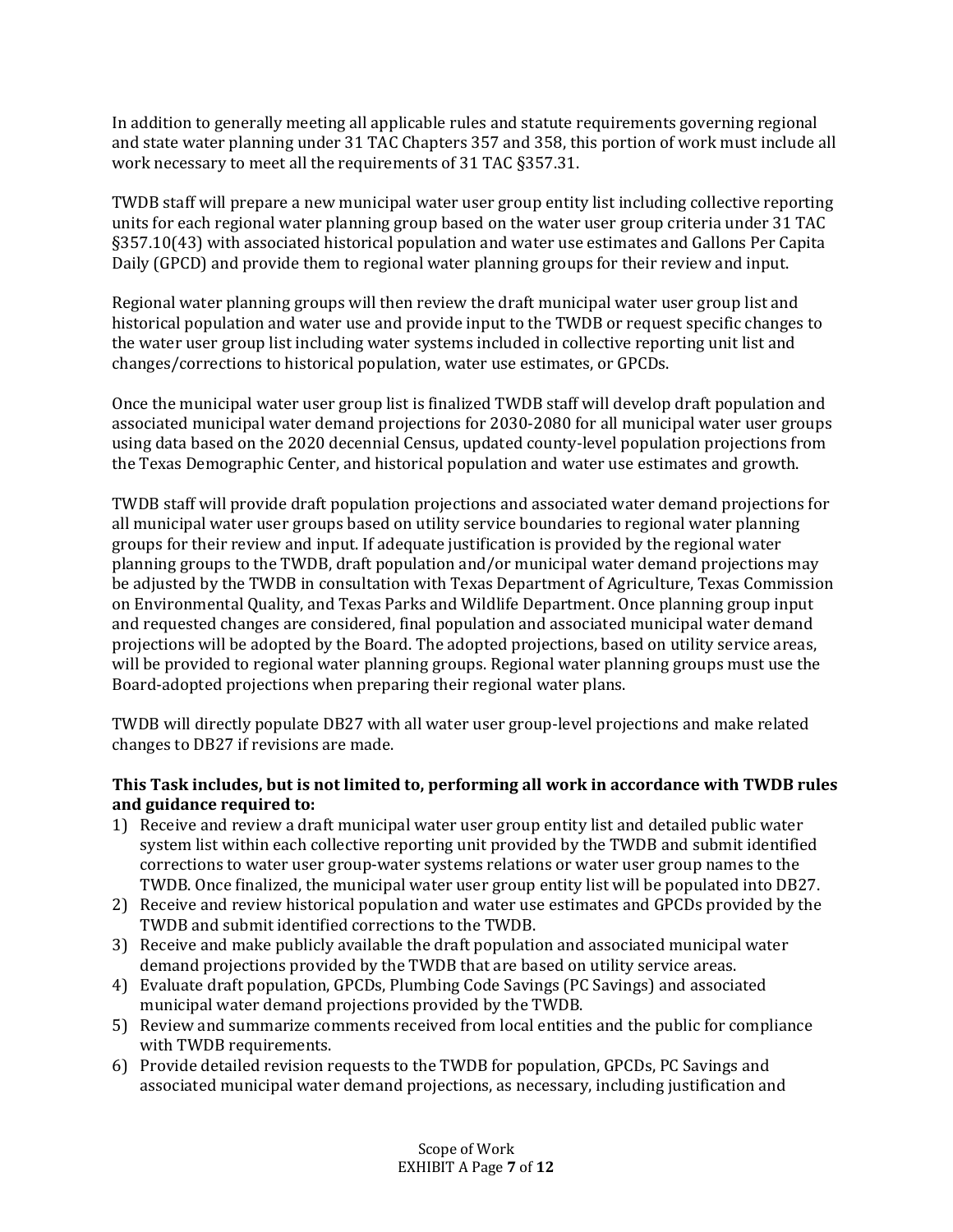documentation supporting suggested changes with a focus on relevant changed conditions that have occurred since the development of the projections used in the 2022 State Water Plan.

- 7) Submit numerical requests for revisions of draft population, GPCDs, PC Savings and municipal water demand projections in an electronic tabular template provided by the TWDB along with required documentation and justification of requested revisions from the regional water planning group, based on, for example, requests received from local entities, in accordance with the contract guidance document *General Guidelines for Development of the 2026 Regional Water Plans.*
- 8) Communicate and/or meet with TWDB staff and/or local entities requesting revisions, as necessary.
- 9) Assist the TWDB, as necessary, in resolving final allocations of population and municipal water demands to water user groups to conform with any control totals defined by the TWDB, for example, by county and/or region.
- 10) Prepare population and municipal water demand projection summaries for water user groups using final, Board-adopted projections to be provided by the TWDB, as necessary. Any regional water planning group-created data tables must match the appropriate final data as reported by DB27.
- 11) Modify any associated population and municipal water demand projections for major water providers, as necessary based on final, Board-adopted water user group population and water demand projections.
- 12)Review the TWDB *Population and Water Demand* reports from DB27 and incorporate these planning database reports, unmodified, into any technical memorandum, initially prepared plan, and final regional water plan.
- 13)Update wholesale water provider contractual obligations to supply water to other entities and report this information along with projected demands including within DB27 and within any planning memorandums or reports, as appropriate.
- 14)Review aggregated water demand projections for major water providers provided by the TWDB. This will include retail demand data if the major water provider is a water user group, and contract demand data based on data entered by the regional water planning group, into DB27 if the major water provider is a wholesale water provider.
- 15) Summarize and present projected water demands for major water providers by category of use for each planning decade and incorporate this table into any technical memorandum, initially prepared plan, and final regional water plan.
- 16)Disseminate the chapter document and related information to regional water planning group members for review.
- 17) Modify the chapter document based on regional water planning group, public, and/or agency comments.
- 18) Submit the chapter document to the TWDB for review and approval; and
- 19) Make all efforts required to obtain final approval of the regional water plan chapter by the TWDB.

**Deliverables:** A completed Chapter 2 (including work from both Tasks 2A and 2B) presenting the projected population and water demands must be included in the Initially Prepared Plan and final 2026 Regional Water Plan.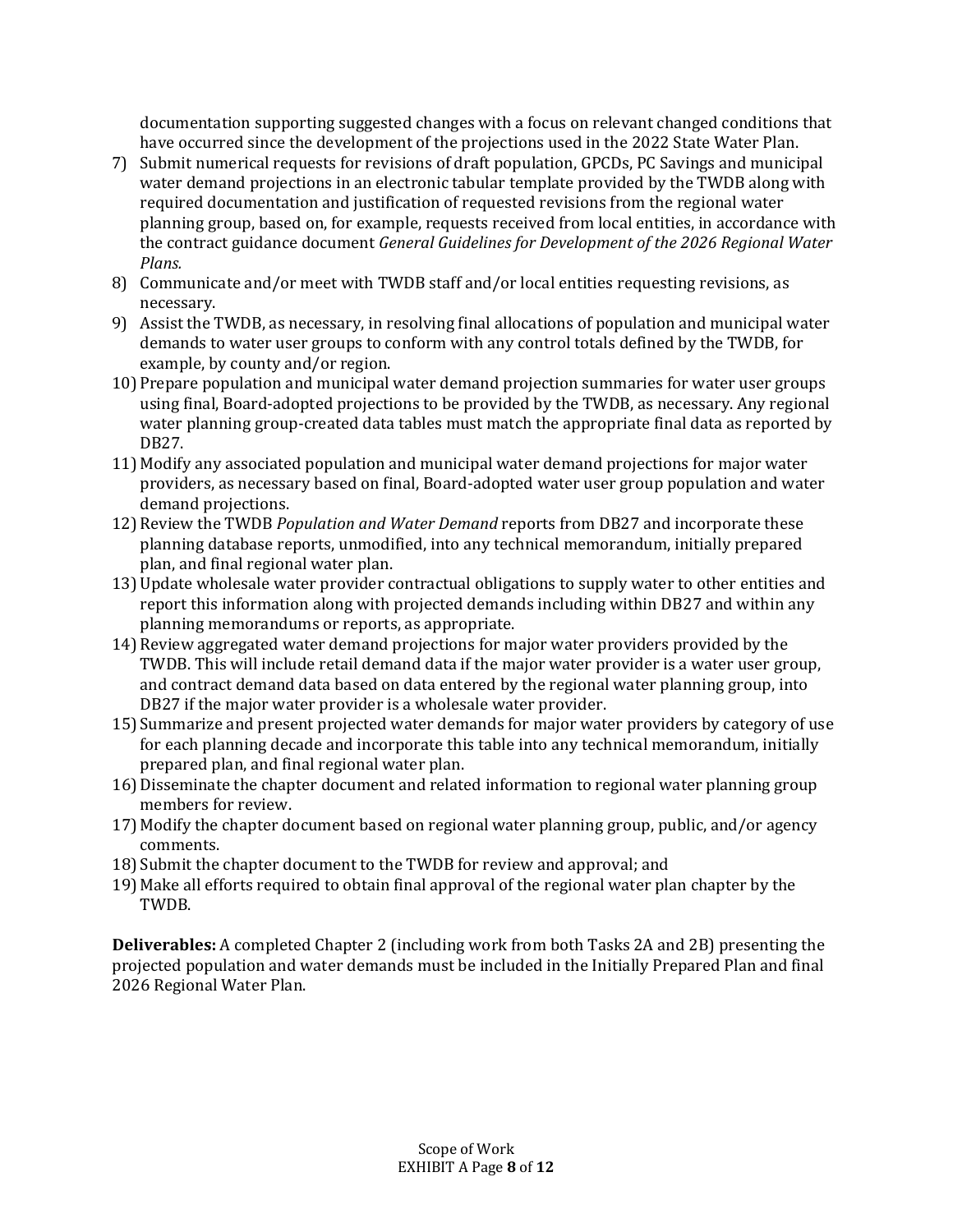### <span id="page-8-0"></span>**Task 8 - Recommendations Regarding Unique Stream Segments and/or Reservoir Sites and Legislative & Regional Policy Issues**

The objective of this task is to prepare a chapter (in accordance with 31 TAC §357.22(b)) that presents the regional water planning group's unique stream segment, unique reservoir site, legislative, administrative, and regulatory recommendations.

In addition to generally meeting all applicable rule and statute requirements governing regional and state water planning under 31 TAC Chapters 357 and 358, this portion of work must include all work necessary to meet all the requirements of 31 TAC §357.43 and §358.2.

#### **This Task includes, but is not limited to, performing all work in accordance with TWDB rules and guidance required to:**

- 1) Receive and consider TWDB feedback on the implementation of the regional water planning group's legislative, administrative, and regulatory recommendations, as applicable to the TWDB, in the previous regional water plan.
- 2) Receive and consider recommendations from the Interregional Planning Council to the regional water planning groups.
- 3) Consider relevant plans referenced under 31 TAC §357.22 in developing this chapter.
- 4) Consider and discuss potential recommendations for designation of ecologically unique stream segments within the regional water planning area, based on the criteria in 31 TAC §358.2.
- 5) If applicable, prepare a recommendation package following the requirements in 31 TAC §357.43(b) recommending which stream segments in the region, if any, should be recommended for designation as ecologically unique stream segments. Evaluate and incorporate comments from the regional water planning group. Upon approval by the regional water planning group, submit the recommendation package to the Texas Parks and Wildlife Department for comments.
- 6) Include the recommendation package and Texas Parks and Wildlife Department's written evaluation on the unique stream segment(s) recommendation in the final adopted regional water plan. An updated Texas Parks and Wildlife Department evaluation must be included in each regional water plan, even for those stream segments that have been recommended in previous plans but not designated by the Legislature.
- 7) For each recommended or previously designated unique stream segment, include a quantitative analysis of the impact of the regional water plan on the stream segments based upon the assessment criteria in 31 TAC §357.43(b)(2).
- 8) Consider and discuss potential recommendations for designation of unique reservoir sites within the regional water planning area.
- 9) For each recommended unique reservoir site, include a description of the site, reasons for the unique designation, and expected beneficiaries of water supplies developed at a given site in accordance with 31 TAC §357.43(c).
- 10) Consider and discuss potential regional policy issues; identify recommendations for legislative, administrative, and regulatory rule changes; including recommendations to improve the state and regional planning process.
- 11)Disseminate the chapter document and related information to regional water planning group members for review.
- 12) Modify the chapter document based on regional water planning group, public, and or agency comments.
- 13) Submit the chapter document to the TWDB for review and approval; and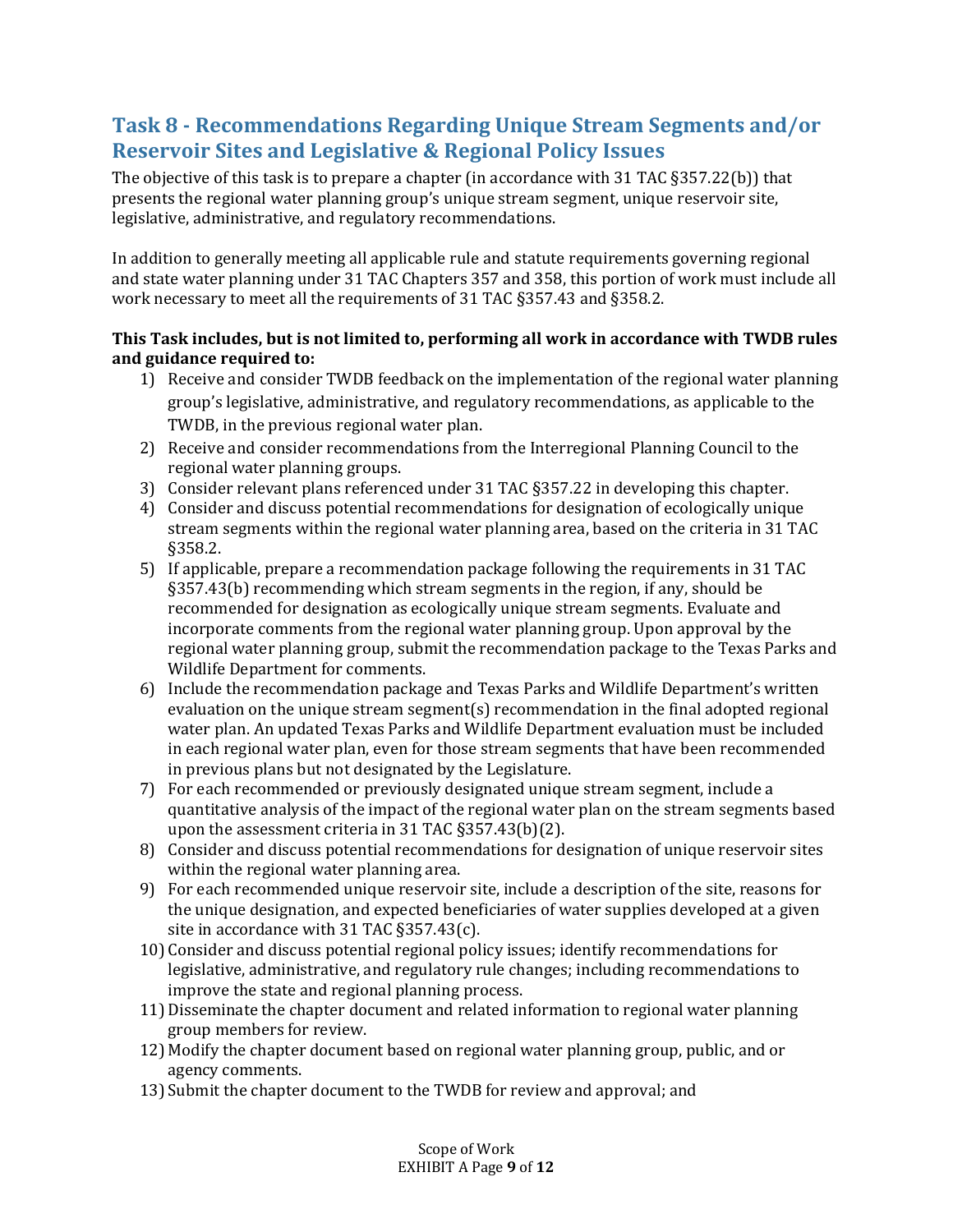14) Make all efforts required to obtain final approval of the regional water plan chapter by the TWDB.

**Deliverables:** A completed Chapter 8 presenting regional water planning group unique stream segment, unique reservoir site, legislative, administrative, and regulatory recommendations must be included in the Initially Prepared Plan and final 2026 Regional Water Plan.

## <span id="page-9-0"></span>**Task 10 - Public Participation and Plan Adoption**

The objective of this task is to prepare a chapter (in accordance with 31 TAC §357.22(b)) to address public participation, public meetings, eligible administrative and technical support activities, and other requirements and activities eligible for reimbursement, complete and submit a technical memorandum, initially prepared plan, and final regional water plan, and obtain TWDB approval of the regional water plan.

In addition to generally meeting all applicable statute requirements governing regional and state water planning this portion of work must, in particular, include all technical and administrative support activities necessary to meet all the requirements of 31 TAC Chapters 355, 357, and 358 that are not already addressed under the scope of work associated with other contract tasks but that are necessary and or required to complete and deliver a technical memorandum, initially prepared plan, and final adopted regional water plan to TWDB and obtain approval of the adopted regional water plan by the TWDB.

#### **This Task includes, but is not limited to, performing all work in accordance with TWDB rules and guidance required to:**

#### **A) Plan Development Activities**

- 1) Organize, support, facilitate, and document all meetings/hearings associated with activities necessary and eligible to complete and submit a technical memorandum, initially prepared plan, and final regional water plan to the TWDB, including but not limited to: regular regional water planning group meetings, committee meetings, or subcommittee meetings; pre-planning meeting; meetings associated with revision of draft projections; public meeting for the consideration of the process for identifying potentially feasible water management strategies and the presentation of the analysis of infeasible water management strategies; consideration of a substitution of alternative water management strategies; public hearing on the initially prepared plan; adoption of the final regional water plan, and consideration of regional water plan amendments, alternative WMS substitutions, or Board-directed revisions.
- 2) Include a deliberate discussion on how the planning group will conduct interregional coordination and collaboration regarding water management strategies during both the preplanning meeting required under 31 TAC  $\S 357.12(a)(1)$  and meeting to consider the process for identifying potentially feasible water management strategies required under 31 TAC §357.12(b).
- 3) Collect and evaluate information, including any information gathering surveys from water suppliers or water user groups, (e.g., on existing infrastructure; existing water supplies; potentially feasible water management strategies) and/or maintenance of contact lists for regional planning information in the region.
- 4) Conduct intraregional and interregional coordination and communication, and or facilitation required within the regional water planning area and with other regional water planning groups to develop a regional water plan including with water suppliers or other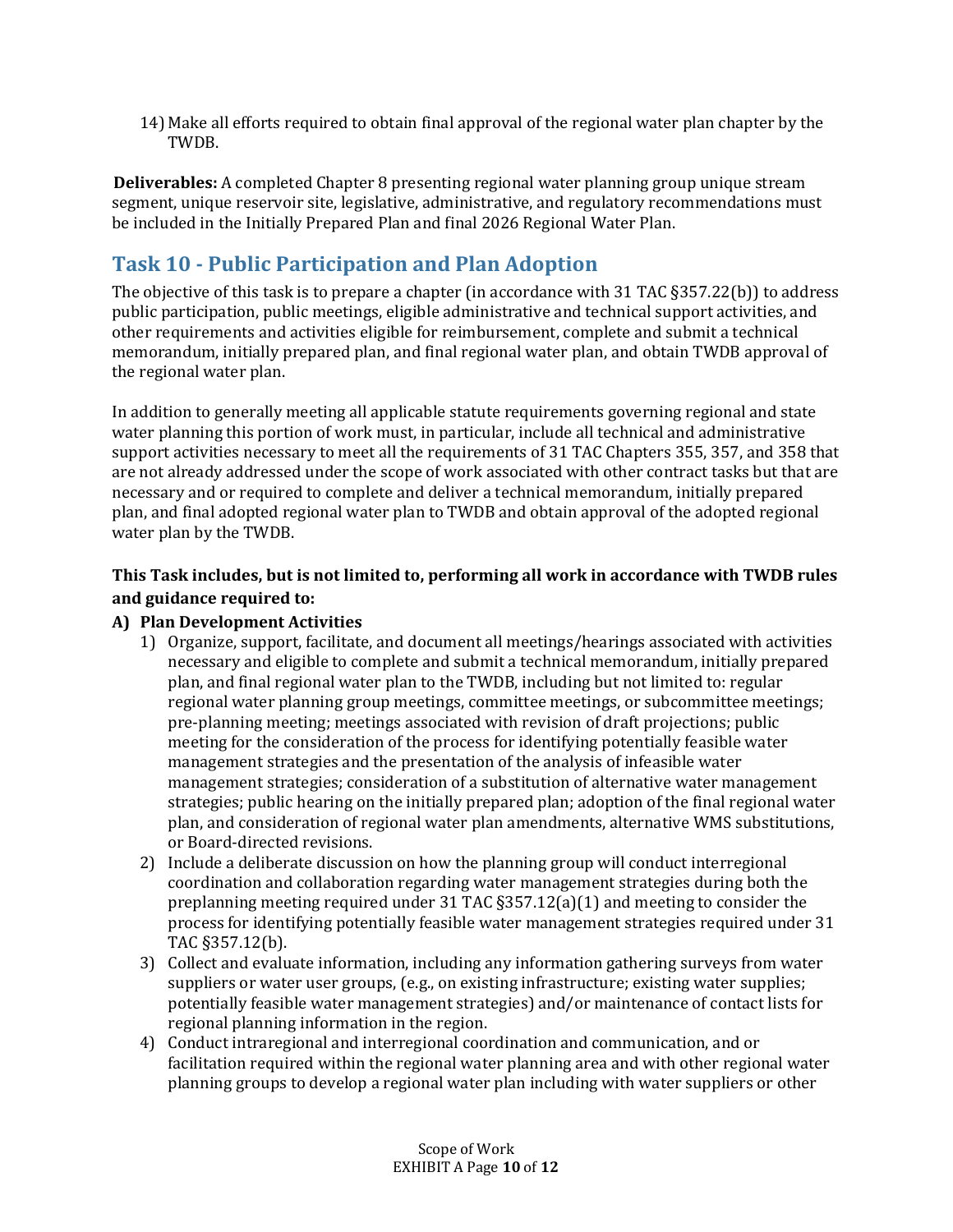relevant entities such as groundwater conservation districts, water user groups, and or wholesale water providers. This includes gathering and documenting information on potential interregional opportunities or issues.

- 5) Incorporate all required DB27 reports into the technical memorandum, initially prepared plan and final regional water plan. Note that all DB27 reports are required to be grouped together in one appendix to the regional water plan and that the regional water plan Executive Summary must reference the location of the DB27 reports.
- 6) Develop and include an Executive Summary in both the initially prepared plan and final regional water plan, not to exceed 30 pages.
- 7) Make modifications to the regional water plan documents based on regional water planning group, public, and/or agency comments.
- 8) Prepare a regional water plan chapter summarizing Task 10 activities including review by the RWPG and modification of document as necessary.
- 9) Prepare and transmit correspondence, for example, directly related to public comments on regional water plan documents.
- 10)Develop draft and final responses for regional water planning group approval to public questions or comments as well as approval of the final responses to comments on regional water plan documents.
- 11) Produce, distribute, and submit all draft and final regional water plan-related planning documents for the regional water planning group, public and agency review, including in hard-copy format when required.
- 12)Assemble, compile, and produce of the completed initially prepared plan and final regional water plan documents that meet all requirements of statute, 31 TAC Chapters 355, 357 and 358, regional water planning contract and associated contract guidance documents.
- 13) Submit the regional water plan documents in required formats to the TWDB for review and approval; and all effort required to obtain final approval of the regional water plan by the TWDB.

#### **B) Technical Support and Administrative Activities**

- 1) Support and accommodate periodic presentations by the TWDB for the purpose of orientation, training, and retraining as determined and provided by the TWDB during regular regional water planning group meetings.
- 2) Consider recommendations in the *Best Management Practices Guide(s) for Regional Water Planning Group Political Subdivisions*, as prepared and updated by the TWDB.
- 3) Attendance and participation of technical consultants in TWDB-provided DB27 trainings, including individualized trainings and review of technical and data-related contract guidance documents in the TWDB regional water planning contract.
- 4) Develop agendas, presentations, and handout materials for the public meetings and hearings to provide to regional water planning group members and the public.
- 5) Attendance and participation of technical consultants at regional water planning group, committee, subcommittee, and other meetings and hearings necessary for regional water plan development including preparation and follow-up activities.
- 6) Develop technical and other presentations and handout materials for regional water planning group meetings and hearings to provide technical and explanatory data to the regional water planning group and its subcommittees, including follow-up activities.
- 7) Perform administrative and technical support including coordination of and participation in RWPG activities, and documentation of any regional water planning group meetings, hearings, workshops, workgroups, subgroup and/or subcommittee activities.
- 8) Provide status reports to the TWDB for work performed under this Contract.